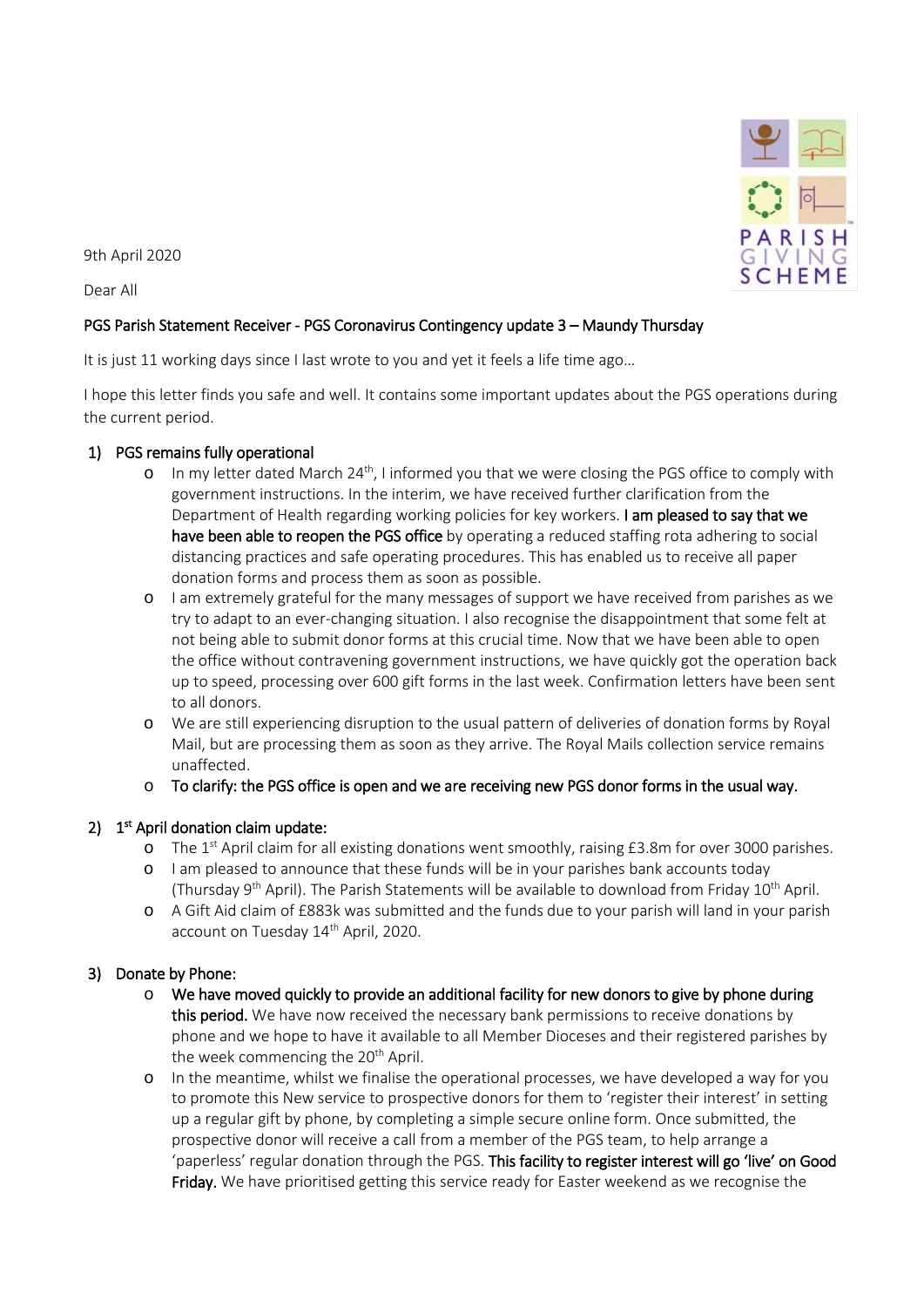opportunity that this may provide you with. If you are considering raising the subject of giving during Holy week and beyond, we have provided some guidance at the end of this letter.

- o To promote this service please adhere to the following guidance:
	- The best way to communicate this facility accurately is to share the following URL address on any email or text communication you intend to issue to prospective donors: <https://register.parishgiving.org.uk/>
	- You may also choose to offer the link on your own parish website
	- Or you can direct people to the PGS website: [www.parishgivingscheme.org.uk](http://www.parishgivingscheme.org.uk/)  $1$
	- When communicating this service, please can we encourage you to share your parish's PGS Code with any prospective donor. They will be asked for this, and having this to hand at the point of sign-up significantly increases the accuracy and reduces the delay in registering gifts. For example, there are over 2,000 churches with St. Mary's as a dedication. Confirming the gift is going to the correct St. Marys, requires significant administrative resource so we ask that if possible donors can be equipped with the correct PGS code.
- o We have set up a dedicated 'Donate by Phone' telephone number. This number will be communicated to you during the week of the 20<sup>th</sup> April.
- o Given the reduction in regular giving to Church as a consequence of the lockdown period, we anticipate that the Donate by Phone service will be extremely popular, as it will provide a unique opportunity to continue giving to Church in absentia. The PGS Operations team have worked tirelessly over the last two weeks to ensure that this new service will be operational during the week commencing April 20<sup>th</sup>.

On behalf of the PGS family we continue to hold you and all in your community in our thoughts and prayers at this difficult time.

As ever we will continue to keep you updated with any developments.

Your faithful servant,

Which

Helen Richardson Chief Executive

#### Stewardship Guidance

One of the founding principles of the PGS is that it is *administered centrally and delivered locally*. We have always championed the importance of 'People giving to People', and often people whom they both know and trust. I have had some member parishes raising concerns as to whether it is appropriate to solicit donations at this time of crisis, and others who want to ensure that if donors want to change their method of giving during this period, that they provide sensible options to enable them to do this. Here at the PGS, we will support parishes on an individual basis however you wish to approach this. For those who would like further guidance, the Diocese of Worcester has kindly offered the following guidance on what you might consider in advance of asking:

> <span id="page-1-0"></span> $^1$  Please note for the eagle eyed amongst you please note that the URL is to our 'New in-development' website, therefore the link is not incorrect but both domains www.parishgiving.org.uk and www.parishgivingscheme.org.uk belong to the organisation.